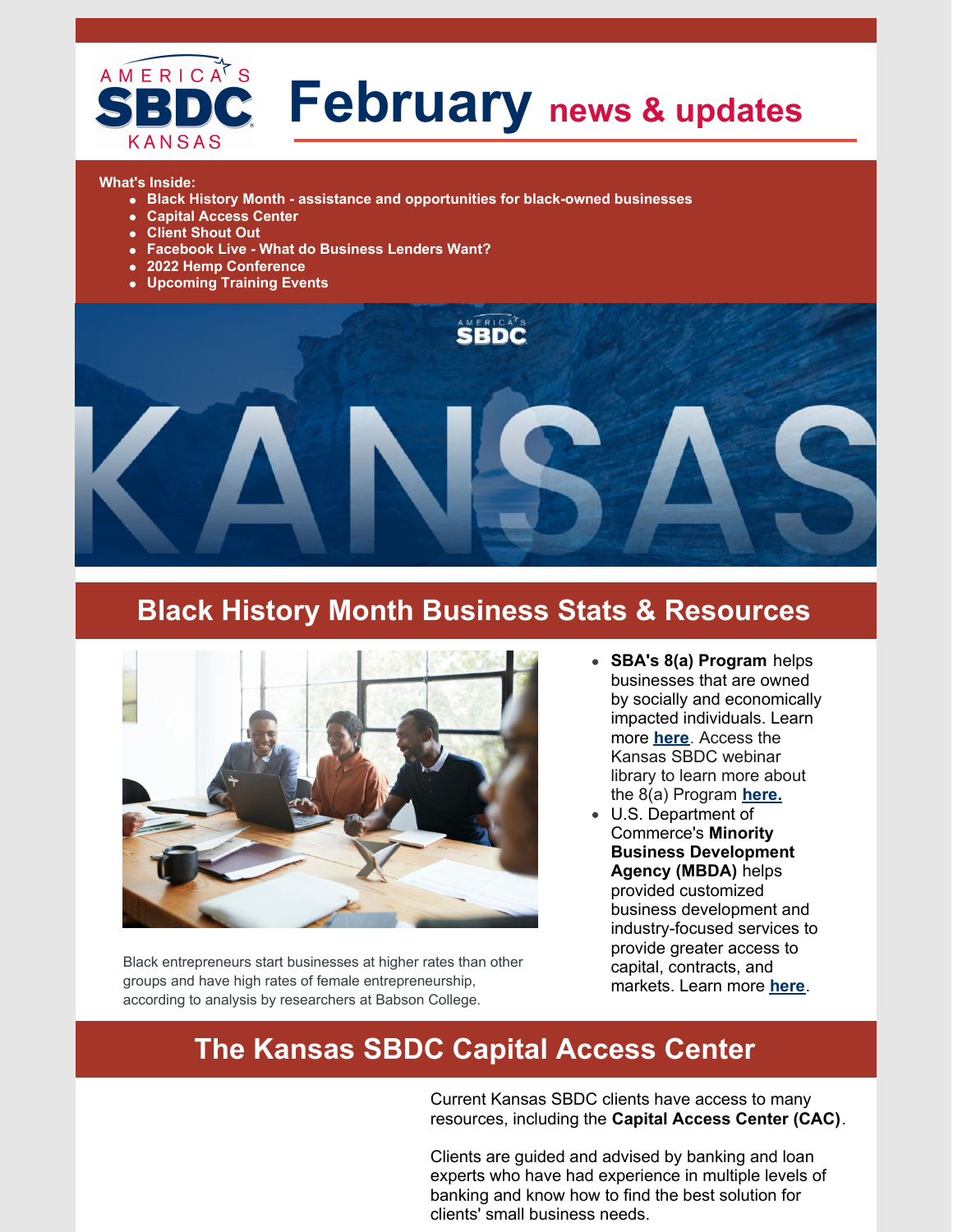

The CAC works with many types of loan and financing partners such as conventional loans, SBA lending programs, non-bank financing, as well as working with local financing partners.

#### **The CAC provides many services including:**

**Loan Screen Eligibility**: Using the "6 C's" considered by most lenders, loan experts at the CAC will evaluate the eligibility of a loan.

- **Test Review & Lending Options:** The CAC will work with clients to run mock underwriting scenarios to find the best options available.
- **Guidance Through the Loan Process:** CAC experts provide ongoing assistance to help clients get the targeted loan, as well as saving time and frustration along the way.
- **Training & Education:** The CAC will help clients prepare to meet with lenders and provide the necessary training to help identify and target loans that are available.

To learn more about the Capital Access Center, visit **[www.capitalaccesscenter.com](https://www.capitalaccesscenter.com/)**

### **Kansas SBDC Client Shout Out**

**Simon Meat Locker LLC**



Simon Meat Locker, LLC is a company based in Olsburg, KS headed by Cody Simon that services local livestock producers to provide locally raised meat products to consumers through custom processing of beef, pork, lamb, and goat.

This company is a Kansas Department of Agriculture inspected facility that allows producers to sell their products anywhere in Kansas. They offer custom label printing, allowing producers to create their own label that the company prints to create product bundles to sell at the producer's convenience.

Due to the pandemic, many custom processors decided to suspend wild game processing to accommodate the influx of livestock producers that needed alternative markets to sell their animals.

Simon Meat Locker, LLC will offer custom processing of wild

game in the heart of Northeast Kansas in Flint Hills. With close access to over 12,000 acres of public hunting land, this area of Northeast Kansas brings hunters from all over the United States in search of whitetail hunting opportunities.

With the help of the Kansas SBDC, they have been able to thoroughly vet their company and create their own roadmap to success. After working with Vincent Haworth, Kansas SBDC Capital Access Center Director, and Les Streit, Washburn University SBDC Advisor, the company was able to get constructive feedback on their business plan and received help interpreting what someone with a banking background looks for in potential clients. Simon Meat Locker, LLC was then able to confidently share its aspirations with financial institutions.

Simon notes that the Kansas SBDC can help companies get through the overwhelming feelings of opening a business with helpful services.

"With Vince and Les' help, we created a business plan that not only helped with financing eligibility but also set up the business for long-term success," Simon said. "We look forward to utilizing the SBDC for their many other services for our new and developing business."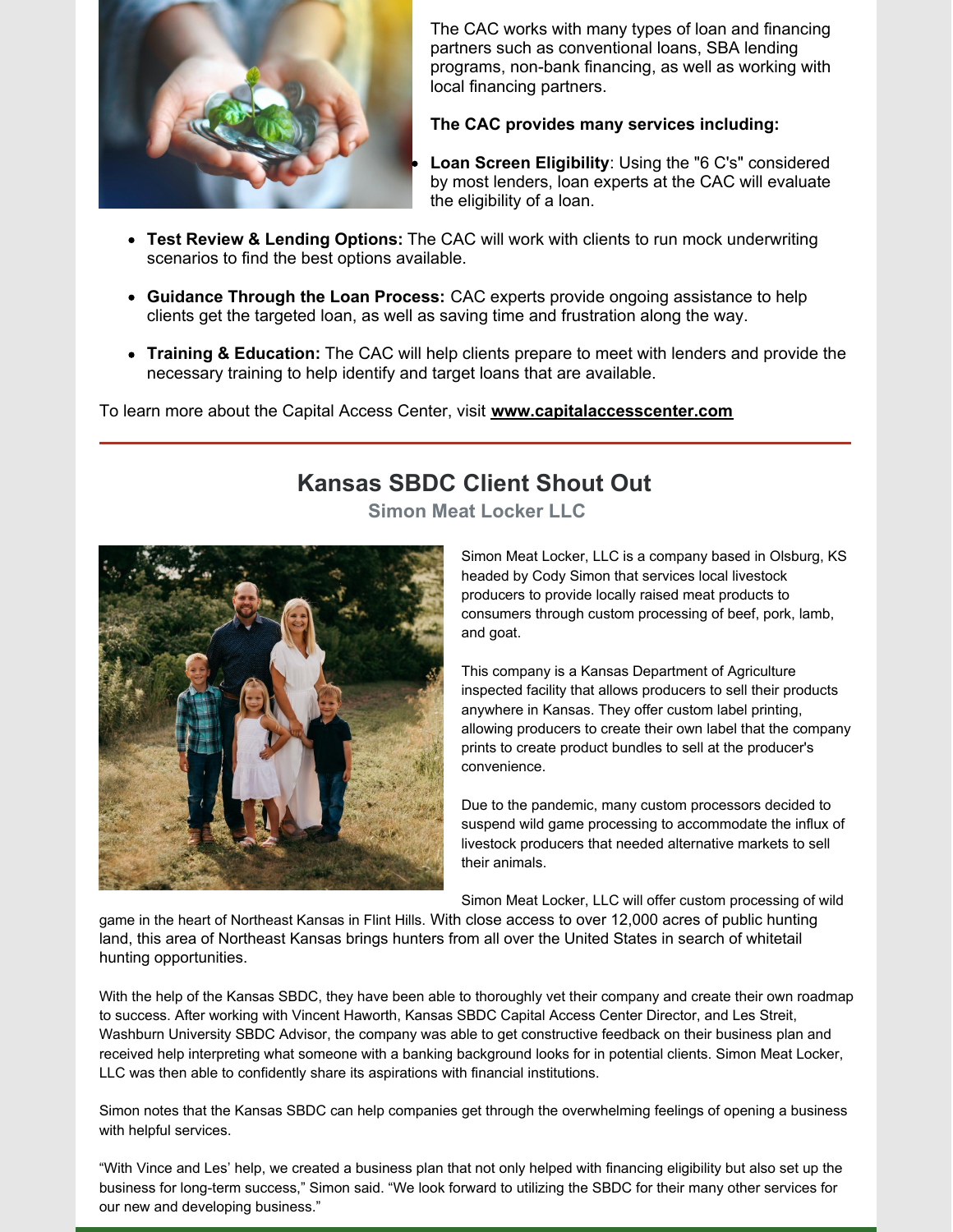### **2022 KANSAS HEMP CONFERENCE**



Designed to address all aspects of seed selection and recommended planting strategies, participants will have the chance to ask questions and hear directly from area experts.

This event is free, online, and open to the public.

**FEBRUARY 22 | 2:00 P.M.**

**[Register](https://us06web.zoom.us/webinar/register/WN_CKN8M5E4RQa5JzLa6wXKFg)**

## **Upcoming Virtual & In-Person Events**

### **Virtual events (Free unless noted)**

- Feb 3, 9:00am **QuickBooks Online: The Basics (cost: \$119, registration fee is non refundable)**
- Feb 3, 1:00pm **[QuickBooks](https://secure.touchnet.com/C21797_ustores/web/product_detail.jsp?PRODUCTID=420&SINGLESTORE=true) Online: The Details (cost: \$119, registration fee is non refundable)**
- Feb 3, 6:00pm **3M: Money, Market, and [Management](https://www.ncrpc.org/event/3m-money-market-and-management-2/)**
- Feb 8, 12:00pm **[Lending](https://secure.touchnet.com/C21797_ustores/web/product_detail.jsp?PRODUCTID=3323&SINGLESTORE=true) 101**
- Feb 8, 4:00pm **Profit [Mastery](https://33df357c-afb3-44d0-a3d7-ea5127deedc8.filesusr.com/ugd/9d05b1_e90d292395d54291b551d2be06edd2ea.pdf)**
- Feb 9, 12:00pm **[Startup](https://secure.touchnet.com/C21797_ustores/web/product_detail.jsp?PRODUCTID=3130&SINGLESTORE=true) and Start Right**
- Feb10, 6:00pm **[Succession](https://www.ncrpc.org/event/succession-planning-2/) Planning**
- Feb 15, 9:00am **Are You Ready for SBA's 8(a)/BD [Program](https://secure.touchnet.com/C21797_ustores/web/product_detail.jsp?PRODUCTID=3207&SINGLESTORE=true)**
- Feb 15, 10:30am **Located in a [HUBZone](https://secure.touchnet.com/C21797_ustores/web/product_detail.jsp?PRODUCTID=3208&SINGLESTORE=true) - Get Certified**
- Feb 15, 4:00pm **Profit [Mastery](https://33df357c-afb3-44d0-a3d7-ea5127deedc8.filesusr.com/ugd/9d05b1_e90d292395d54291b551d2be06edd2ea.pdf)**
- Feb 16, 9:00am **[Woman-Owned](https://secure.touchnet.com/C21797_ustores/web/product_detail.jsp?PRODUCTID=3209&SINGLESTORE=true) Small Business Federal Contracting Program**
- Feb 16, 10:30am **Are You a Good Fit for SBA's Mentor Protégé [Program?](https://secure.touchnet.com/C21797_ustores/web/product_detail.jsp?PRODUCTID=3210&SINGLESTORE=true)**
- Feb 17, 6:00pm **Know the [Numbers](https://www.ncrpc.org/event/know-the-numbers-2/)**
- Feb 22, 9:00am **State Tax [Webinar](https://secure.touchnet.com/C21797_ustores/web/product_detail.jsp?PRODUCTID=3256&SINGLESTORE=true)**
- Feb 22, 1:00pm **State Tax Webinar for [Construction](https://secure.touchnet.com/C21797_ustores/web/product_detail.jsp?PRODUCTID=3254&SINGLESTORE=true) Contractors**
- Feb 22, 4:00pm **Profit [Mastery](https://33df357c-afb3-44d0-a3d7-ea5127deedc8.filesusr.com/ugd/9d05b1_e90d292395d54291b551d2be06edd2ea.pdf)**
- Feb 23, 12:00pm **[Building](https://secure.touchnet.com/C21797_ustores/web/product_detail.jsp?PRODUCTID=2870&SINGLESTORE=true) Your Brand Story**
- Feb 24, 9:00am- **What Do [Business](https://us06web.zoom.us/webinar/register/WN_2uIOBIMAR7uG7SGX58v5cA) Lenders Want**

#### **In-Person (Free unless noted)**

- Feb 2, 1:00pm (Iola)- **How to Start Your [Business](https://ksbdc.ecenterdirect.com/events/27056)**
- Feb 10, 11:30am (Dodge City)- **How to Hire Your First [Employee](https://ksbdc.ecenterdirect.com/events/26949)**
- Feb 16, 1:00pm (Iola )- **Tech [Commercialization](https://jcccsbdc.com/youve-been-hacked/) 101**
- Feb 24, 11:30am (Dodge City)- **[Fundamentals](https://ksbdc.ecenterdirect.com/events/26956) of SEO**

**To register for our upcoming virtual and in-person events[,click](http://www.kansassbdc.net/training) here**





ed in part through a Cooperative Agreem<br>the U.S. Small Business Administration

Department of Commerce

*Funded in part through a cooperative agreement with the U.S. Small Business Administration*

#### **Facebook Live Event**

Tune in on Thursday, February 24th at 9 am on our **Kansas SBDC [Facebook](https://www.facebook.com/pittstateksbdc/) Page** for our next Facebook live event.

Vince Haworth, Director of the Kansas SBDC Capital Access Center, will cover all the boxes you need to check when seeking capital for your business including the documentation needed, credit requirements, loan programs available, and more.